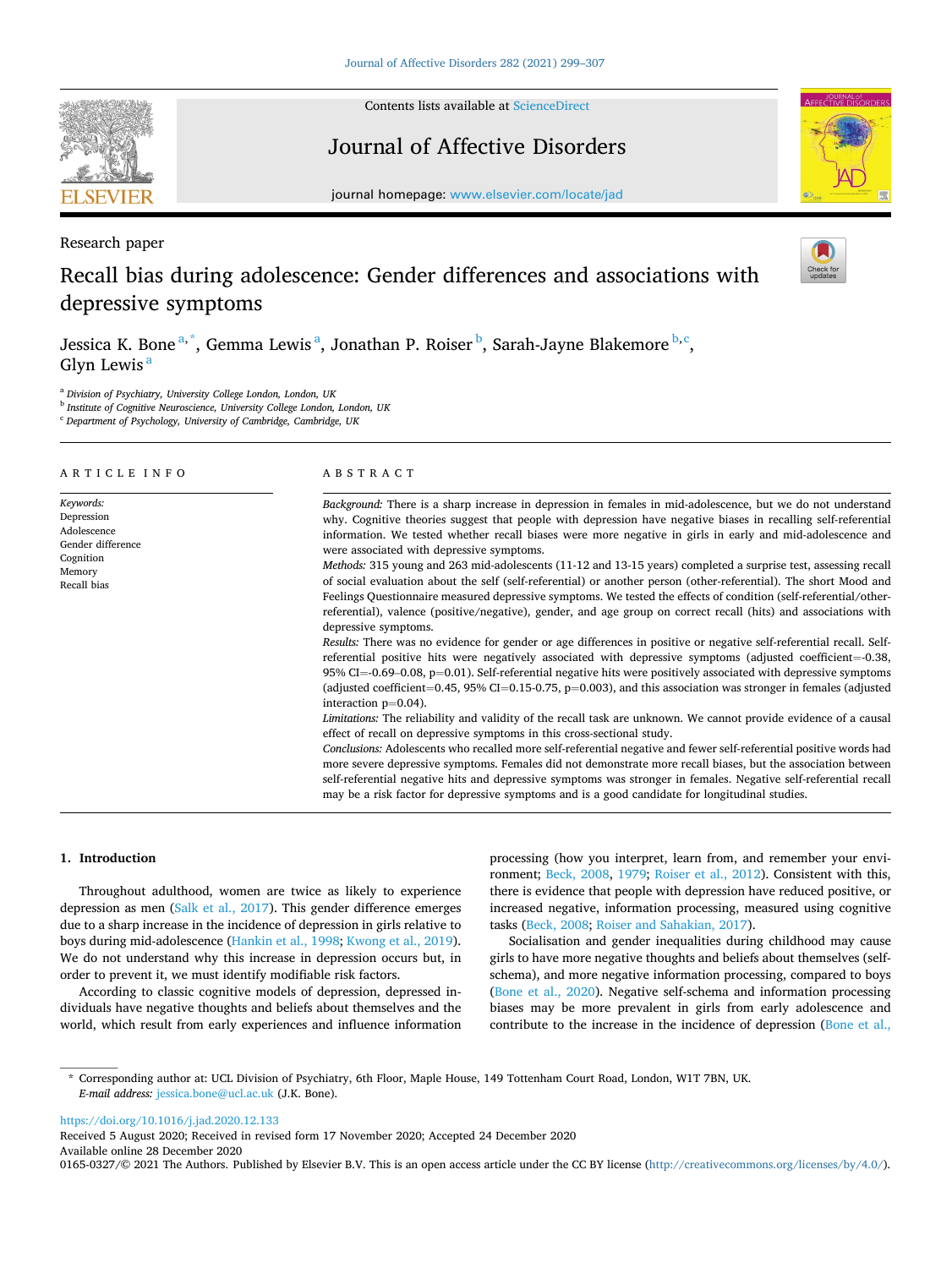[2020\)](#page-7-0). Alternatively, negative information processing biases may become more prevalent in girls from mid-adolescence, alongside increases in depression.

Memory is an important aspect of information processing. Selfreferential memory is usually tested by asking individuals to rate whether positive and negative personality characteristics describe themselves, followed by a surprise recall test in which participants are asked to remember as many characteristics as possible. Recall biases may be consistent with self-schema, as information about the self is preferentially remembered compared to information about others (the self-reference effect; [Rogers et al., 1977](#page-8-0); [Symons and Johnson, 1997](#page-8-0)). Healthy adolescents generally recall more positive than negative self-referential information, which may reduce their risk of depression ([Auerbach et al., 2016;](#page-7-0) [Cole et al., 2014](#page-7-0); [Connolly et al., 2016;](#page-7-0) [Dai](#page-7-0)[ner-Best et al., 2018](#page-7-0); [Fattahi Asl et al., 2015;](#page-7-0) [Hammen and Zupan, 1984](#page-8-0); [Kuiper and MacDonald, 1982](#page-8-0); [Prieto et al., 1992](#page-8-0); [Taylor and Ingram,](#page-8-0)  [1999; Timbremont and Braet, 2004\)](#page-8-0).

Self-referential recall may be particularly important in adolescence because the social self-concept develops during this period. Adolescents become more aware of, and concerned with, other people's opinions of them ([Parker et al., 2006;](#page-8-0) [Sebastian et al., 2008](#page-8-0)). Self-evaluations become more negative and self-esteem declines sharply, particularly in girls ([Robins and Trzesniewski, 2005; van der Aar et al., 2018\)](#page-8-0). Negative self-referential recall biases may lead to increased depressive symptoms in adolescence, and this risk factor may be more prevalent in girls [\(Bone](#page-7-0)  [et al., 2020\)](#page-7-0). It is unclear whether this risk factor would be present from early adolescence or emerge during adolescence.

However, a review did not find consistent evidence of recall biases in adolescent depression ([Platt et al., 2017](#page-8-0)). Depressive symptoms have been associated with poorer recall of positive information, greater recall of negative information, or a combination of both biases ([Alloy et al.,](#page-7-0)  [2012; Asarnow et al., 2014; Fattahi Asl et al., 2015](#page-7-0); Gençöz [et al., 2001](#page-8-0); [Orchard and Reynolds, 2018; Speed et al., 2016; Woolgar and Tranah,](#page-8-0)  [2010\)](#page-8-0). Others have found no evidence for an association between recall biases and depressive symptoms [\(Dainer-Best et al., 2018;](#page-7-0) [Holt et al.,](#page-8-0)  [2016;](#page-8-0) [Reid et al., 2006](#page-8-0)). The inconsistent evidence may be due to methodological limitations. Many studies use small samples and divide participants into groups according to presence of symptoms or risk of depression, limiting statistical power. It is generally accepted that depression is a continuum [\(Hankin et al., 2005\)](#page-8-0). Using depressive symptoms continuously in analyses should increase the sensitivity to detect any associations with recall.

Very few studies have tested whether negative recall biases are more prevalent in girls during adolescence. A longitudinal cohort study found evidence that girls had more positive recall than boys around age 13, but there were no gender differences in negative recall [\(McArthur et al.,](#page-8-0)  [2019\)](#page-8-0). Changes in recall bias (from 13 to 19 years) did not differ according to gender. This study did not measure depressive symptoms so could not test whether they were associated with recall bias ([McArthur](#page-8-0)  [et al., 2019\)](#page-8-0).

In this study, we addressed these issues using a novel recall task in a large cross-sectional study (n=578). Adolescents were recruited from two age groups (young adolescents aged 11-12 years, mid-adolescents aged 13-15 years) to study recall biases before and after the gender difference in depression begins to emerge ([Kwong et al., 2019](#page-8-0)). Depressive symptoms ranged from mild to severe. As previous findings with the traditional recall task are inconsistent, we developed a novel test of recall of social evaluation. Social evaluation was positive and negative personality traits, seen in a task where participants learned whether they or another person were liked or disliked. We measured recall of positive and negative words which were seen describing the self (self-referential) or another person (other-referential).

We aimed to test whether negative biases in recalling self-referential social evaluation were more prevalent in girls and were associated with depressive symptoms. To do this, we tested hypotheses relating to overall recall biases, gender differences, and associations with

depressive symptoms. We hypothesised that, overall, adolescents would have a positive self-referential bias, recalling more self-referential than other-referential words (hypothesis 1), and more self-referential positive than self-referential negative words (hypothesis 2). We expected girls to demonstrate more negative self-referential recall biases than boys, recalling fewer self-referential positive and more negative words (hypothesis 3). We hypothesised that this gender difference would be present from early adolescence, so would not differ across age groups (hypothesis 4). We also expected positive self-referential recall biases to be negatively associated with depressive symptoms (hypothesis 5). Finally, we hypothesised that this association with depressive symptoms would be consistent across genders and age groups (hypothesis 6).

#### **2. Methods**

#### *2.1. Participants*

Participants were recruited from two age groups, Year 7 (11-12 years old) and Years 9-10 (13-15 years old), from eight diverse mixed-gender secondary schools across London. We sampled from two separate groups, maximising power to test gender differences before and after the age at which rates of depression start increasing ([Kwong et al., 2019\)](#page-8-0). To show a minimal difference of 0.4 standard deviations in recall between males and females ( $\alpha$ =0.05, power=80%), a sample of 320 adolescents was needed. To test gender differences within both age groups, we aimed to recruit 640 participants in total. There were no restrictions on whether adolescents had any mental or physical health problems or were receiving psychotropic medication or psychological therapy.

Parental consent was provided for 687 adolescents. Parental consent rates varied from 7% to 98% in each school (M=39%, SD=33%). Of these adolescents, 606 (88%) provided informed assent. Data on depressive symptoms and/or the recall task was missing for 28 (5%) participants (final n=578). Overall, 141 (24%) adolescents were recruited from five schools with low parental consent (under 30%) and 437 (76%) adolescents were recruited from three schools with high parental consent (over 60%). Schools with low versus high consent did not differ in age, gender, or depressive symptoms (p*>*0.05). However, participants from schools with low parental consent had higher nonverbal IQ score (mean diff=1.25, 95% CI=0.88 to 1.63, p*<*0.001) and better recall (total hits mean diff=2.89, 95% CI=2.00 to 3.79, p*<*0.001).

#### *2.2. Ethical approval*

Ethical approval was obtained from University College London (project 3453/001). Informed consent was provided by all parents/ carers of participants and informed assent was provided by all participants. Participants' parents provided informed opt-in or opt-out consent, dependent on the school their child was attending. Only seven parents chose to opt-out (2% of those contacted). All procedures complied with the ethical standards of the relevant committees on human experimentation, the Helsinki Declaration (2008 revision), and the General Data Protection Regulation.

Participants could opt-in to a prize draw for a £50 Amazon voucher after completing questionnaires at home.

## *2.3. Measures*

#### *2.3.1. Surprise recall test*

Incidental memory was assessed using a surprise recall test. This differed to previous tests which ask participants whether personality characteristics describe themselves, then measure recall of words classified as self-referential. In this novel task, we tested recall of personality descriptors previously seen in a social evaluation learning task. This method differentiated recall of self-referential and other-referential information from social interactions. This allowed us to test if recall of all social evaluation was associated with gender and depressive symptoms,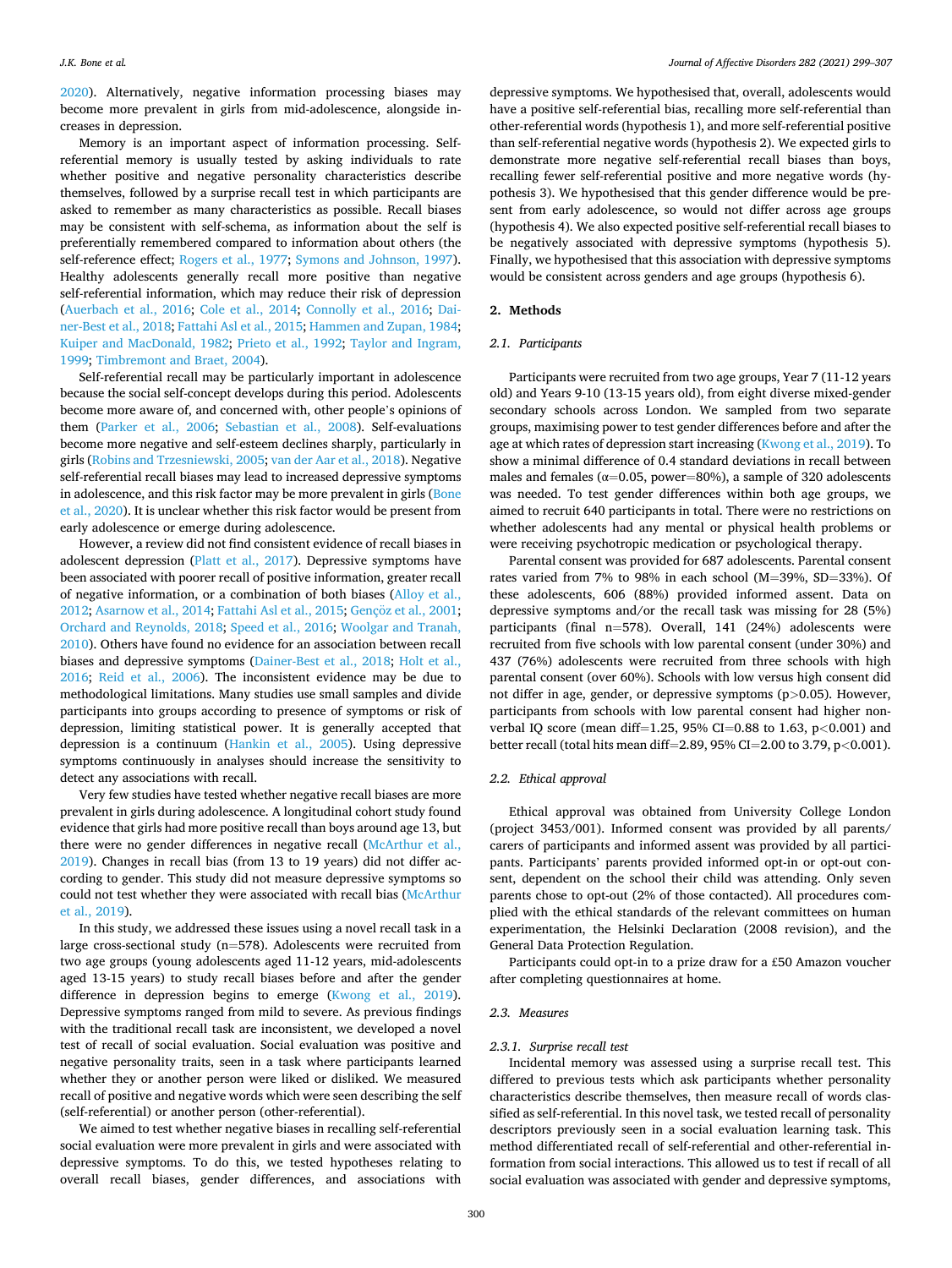or whether associations were specific self-referential information.

The social evaluation learning task was a two-alternative forced choice task based on probabilistic stimulus-reward learning tasks [\(But](#page-7-0)[ton et al., 2015\)](#page-7-0). Participants learnt whether a person was liked or disliked by a computer character. Learning occurred in two conditions: about the participant themselves (self-referential) or about another person (other-referential). On each trial, a positive and negative word pair was presented (e.g. funny/grumpy). Participants were asked to choose the word which best corresponded to what the character thought about them (self-referential) or the other person (other-referential). Participants received probabilistic feedback about whether this choice was correct and used trial and error to learn whether the character liked or disliked them (or the other person) over 20 trials (feedback contingency 80%; Fig. 1). For each character, one of two social rules was learnt: person is liked or disliked by the character. There were thus four blocks in this task: self-like, self-dislike, other-like, and other-dislike. Twenty word pairs were seen for the self, and 20 for the other person, with each word pair seen twice (once each in the like and dislike blocks). Performance on this task will be modelled and published separately.

Personality descriptors were emotive adjectives describing trait characteristics (e.g. cool/boring, funny/grumpy, generous/greedy). Positive and negative words were selected from databases according to their age of acquisition ([Brysbaert and New, 2009](#page-7-0); [Grühn, 2016](#page-8-0); Kučera [and Francis, 1967](#page-8-0); [Leech et al., 2014; Warriner et al., 2013\)](#page-8-0). The oldest mean age of acquisition of any included word was 8.78 years (SD=1.99). Positive and negative words were paired, matched firstly on age of acquisition. We also aimed to pair semantically linked words, minimise differences in psycholinguistic parameters (number of syllables, usage frequency, meaningfulness, familiarity, arousal), and maximise differences in likeableness, valence, and desirability ratings.

After a delay of approximately 4mins participants were asked to remember as many personality descriptors as possible in the surprise recall task. They were given 2mins to type responses. A countdown timer appeared for the final 30s. See Supplementary Figure 1 for further details. Misspelled words that resembled correct responses were categorised as correct to ensure that spelling errors did not bias accuracy. Number of self-referential and other-referential positive and negative words accurately recalled (hits), and positive and negative incorrect responses (false alarms) were calculated.

#### *2.3.2. Depressive symptoms*

Participants completed the Mood and Feelings Questionnaire (short version; SMFQ), a 13-item self-report measure of depressive symptoms over the last two weeks ([Angold et al., 1995\)](#page-7-0). Items were rated on a scale of 0-2 (total 0-26), with higher scores indicating greater severity. Although the SMFQ is not a diagnostic measure, scores of 12 or higher may indicate the presence of depression. Missing responses were imputed for participants who responded to 10 or more questions using each individual's mean SMFQ score (n=111, 19%).

#### *2.3.3. Confounders*

Participants completed an abbreviated nine-item version of the Raven Standard Progressive Matrices Test (non-verbal IQ score; [Bilker](#page-7-0)  [et al., 2012\)](#page-7-0). Additional confounders were collected through a parental questionnaire. All parents were asked to complete this questionnaire, but response rates were low (n=340, 59%). Analyses were repeated controlling for additional confounders (ethnicity, English as a first language, dyslexia, autism spectrum disorders, parental education, maternal depression, paternal depression) in the Supplement.

We also intended to adjust for pubertal stage. Following classroom data collection, participants were asked to complete the Pubertal Development Scale (PDS; [Petersen et al., 1988\)](#page-8-0) at home. Only 117 (20%) participants completed the PDS. Analyses including pubertal stage are in the Supplement.

### *2.4. Procedure*

Data collection was computerised and completed online using Gorilla [\(www.gorilla.sc](https://gorilla.sc)). It took place with groups of 2-31 adolescents in classrooms using computers, laptops, or tablets. After providing informed assent, participants completed a battery of measures, intended for use in several studies. Participants first completed the social evaluation learning task, followed by the Raven Standard Progressive Matrices Test, and the surprise recall task. The SMFQ was then completed, followed by other questionnaires (Affective Reactivity Index, Revised Children's Anxiety and Depression Scale, Dysfunctional



**Fig. 1.** Social Evaluation Learning task. An example of two trials from a self-referential block, in which the computer character is called Sam and the participant is learning what Sam thinks of them. After viewing a fixation cross, the participant was presented with a positive and negative word pair and instructed to choose the word which best corresponded with what Sam thought about them. They then received feedback about whether their choice was correct (green tick) or incorrect (red cross). Participants used trial and error to learn whether the character liked or disliked them over 20 trials. In the first trial shown here, the participant selected the positive word, which was correct. In the second trial, the participant chose the negative word, which was incorrect. Both of these trials show true (as opposed to misleading) feedback. To prevent ceiling effects, feedback contingency was set at 80%, so that 'correct' responses received an 8:2 ratio of positive to negative feedback and 'incorrect' responses received an 8:2 ratio of negative to positive feedback.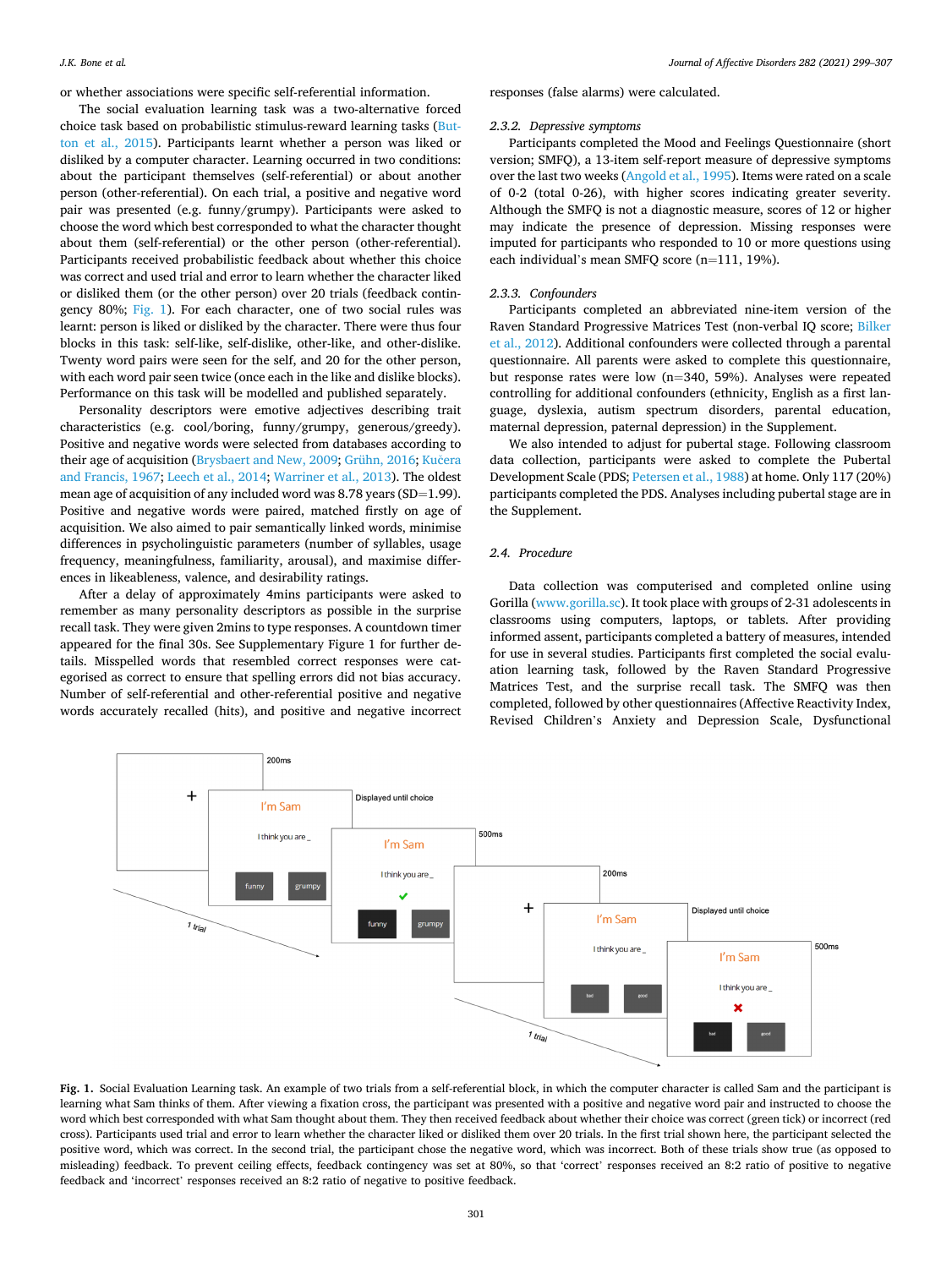<span id="page-3-0"></span>Attitude Scale, Health and Social Risks Questionnaire, Adolescent Social Reward Questionnaire, Children's Rejection Sensitivity Questionnaire). After classroom data collection, participants were emailed a link to complete questionnaires with more sensitive content at home (PDS, Strengths and Difficulties Questionnaire, Olweus Bully/Victim Questionnaire). We decided a priori which measures would be analysed in this study.

#### *2.5. Statistical analyses*

Analyses were performed using Stata 16 ([StataCorp, 2019\)](#page-8-0). As we aimed to compare the influence of gender in each age group, all descriptive statistics were presented separately for each subgroup. At this stage, we found no evidence that false alarms differed according to age group or gender, and false alarms were not associated with depressive symptoms, so they were not analysed further (Table 1).

#### *2.5.1. Negative binomial mixed models*

There were four types of hits: self-referential positive, self-referential negative, other-referential positive, and other-referential negative. In order to analyse such data, analysis of variance (ordinary least squares, under Gaussian assumptions) would often be used, testing whether recall differed according to various factors. However, given that hits were count variables which were positively skewed and over-dispersed, negative binomial mixed models were considered more appropriate. The four types of recall were clustered within each individual, with total number of hits as the dependent variable, and a random intercept for participant to account for clustering. Task conditions (self-/otherreferential, positive/negative), gender, age group, and confounders (continuous age within each age group, school, testing group size, nonverbal IQ score, and positive and negative false alarms) were estimated as fixed effects.

We used negative binomial mixed models to calculate a hits ratio as the effect estimate, which represents the number of hits in one category relative to another (e.g. the ratio of negative to positive hits). A hits ratio larger than one meant that hits were lower in the reference category (e. g. more negative than positive hits). All models are presented before and after adjustment for confounders.

## *2.5.2. Recall biases*

Our first question was whether hits differed according to word

#### **Table 1**

Characteristics of the full study sample according to age group and gender.

|                                    | Young adolescents |                     | Mid-adolescents   |                     |  |
|------------------------------------|-------------------|---------------------|-------------------|---------------------|--|
|                                    | Male<br>$(n=159)$ | Female<br>$(n=146)$ | Male<br>$(n=128)$ | Female<br>$(n=134)$ |  |
| Age (years)                        | 11.56<br>(0.50)   | 11.56 (0.51)        | 14.20<br>(0.47)   | 14.17 (0.56)        |  |
| Non-verbal IQ score                | 3.94(2.02)        | 4.42 (1.87)         | 4.80(2.03)        | 4.96(2.05)          |  |
| Depressive<br>symptoms             | 6.47(5.06)        | 7.94 (5.90)         | 6.69(4.93)        | 9.73 (6.30)         |  |
| Recall task performance            |                   |                     |                   |                     |  |
| Self-referential<br>positive hits  | 2.03(1.60)        | 2.05(1.83)          | 2.38(1.71)        | 2.95(2.01)          |  |
| Self-referential<br>negative hits  | 2.32(1.82)        | 2.34 (1.82)         | 2.54 (1.72)       | 3.13(1.91)          |  |
| Other-referential<br>positive hits | 1.74 (1.45)       | 2.10 (1.71)         | 2.00(1.61)        | 2.62 (1.73)         |  |
| Other-referential<br>negative hits | 1.95 (1.64)       | 2.60(1.94)          | 2.45(1.67)        | 2.96(1.85)          |  |
| Positive false alarms              | 0.55(0.89)        | 0.64(0.93)          | 0.69(0.99)        | 0.70(0.94)          |  |
| Negative false<br>alarms           | 0.67(1.05)        | 0.64(1.03)          | 0.59(0.80)        | 0.71(1.01)          |  |

*Note.* Young adolescents were recruited from Year 7 (11-12 years old) and midadolescents were recruited from Years 9-10 (13-15 years old). Age in years was missing for n=2 young adolescents. Gender was missing for n=10 young adolescents and n=1 mid-adolescent.

valence (positive/negative) and the condition in which words were learned (self-referential/other-referential; hypothesis 1). We included condition and valence as independent variables with hits as the dependent variable. Next, we added an interaction between condition and valence, to test whether the association between valence and recall differed for self-referential versus other-referential words (hypothesis 2).

#### *2.5.3. Gender differences*

Next, we examined gender differences in recall (hypothesis 3). We tested a three-way interaction between gender, condition and valence with hits as the dependent variable, and report the two-way interactions between these variables. To assess whether gender differences were consistent across age groups, we tested a four-way interaction between age group, gender, condition and valence with hits as the dependent variable (hypothesis 4). As our aim was to compare the influence of gender in each age group, we only report the lower level (two-way and three-way) interactions which include gender. Where there was evidence of an interaction, we examined associations with hits separately for each subgroup. Additionally, to check that gender differences in hits were not explained by depressive symptoms, we added depressive symptoms to the negative binomial mixed models (Supplement).

## *2.5.4. Associations with depressive symptoms*

Finally, we examined whether recall was associated with depressive symptoms (hypothesis 5). Linear regression tested whether selfreferential positive, self-referential negative, other-referential positive, and other-referential negative hits were associated with depressive symptoms (SMFQ score; continuous dependent variable). For this analysis, all task parameters were included in a single model to adjust for overall performance. This model was adjusted for age group and gender in addition to other confounders.

For each type of hit associated with depressive symptoms, we tested whether the association differed according to age group and gender (hypothesis 6). We added a three-way interaction between hits, age group, and gender to the linear regression model with depressive symptoms as the dependent variable. We also included two-way interactions between hits and age group, and hits and gender.

## **3. Results**

Our sample consisted of 578 adolescents (49% female). 315 (54%) were young adolescents from Year 7, and 263 (46%) were midadolescents from Years 9-10. Young adolescents' age ranged from 11 to 12 years (except for one participant aged 13; M=11.56, SD=0.50) and mid-adolescents' age ranged from 13 to 15 years (M=14.18, SD=0.51). Table 1 shows characteristics and task performance according to age group and gender.

In young adolescents, SMFQ score ranged from 0 to 23 (M=7.14, SD=5.49). The SMFQ threshold for depression was met by 60 (18%; 58% of whom were female) young adolescents. In mid-adolescents, SMFQ score ranged from 0 to 26 (M=8.27, SD=5.86). The SMFQ threshold for depression was met by 61 (23%; 67% of whom were female) midadolescents.

There was evidence that depressive symptoms were higher in midthan young adolescents (coef=1.13, 95% CI=0.20 to 2.05, p=0.02), and depressive symptoms were higher in females than males (coef=2.22, 95% CI=1.30 to 3.15, p*<*0.001). There was no evidence of an interaction between age group and gender on depressive symptoms (interaction p=0.10). Although the evidence for this interaction missed statistical significance (p=0.05), I conducted the planned linear contrasts because of my a priori hypotheses. As predicted, depressive symptoms were higher in females in both age groups, and the gender difference was larger in the older group (young adolescents coef=1.47, 95% CI=0.23 to 2.70, p=0.02; mid-adolescents coef=3.03, 95% CI=1.65 to 4.41, p*<*0.001).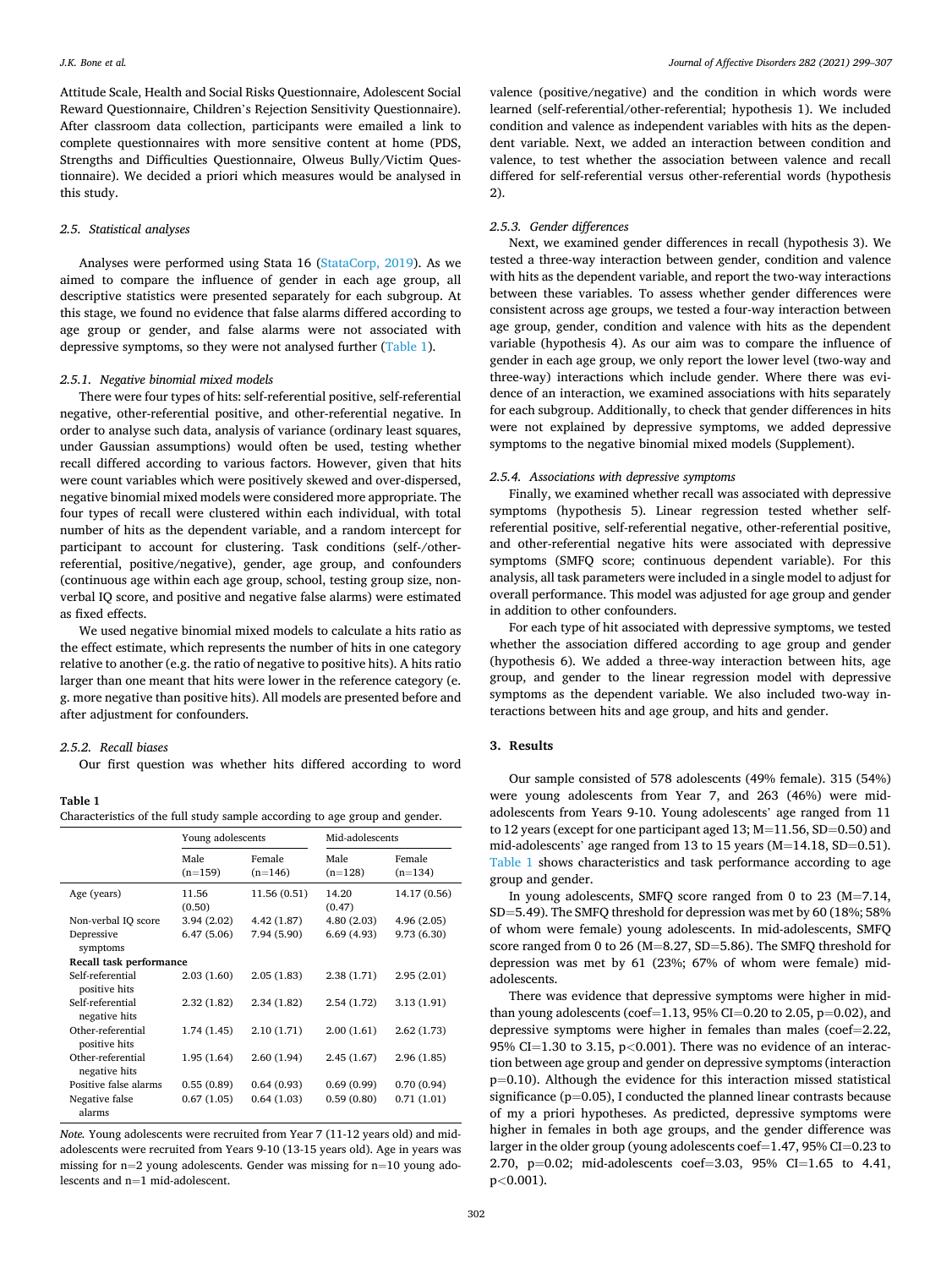## *3.1. Recall biases*

**Hypothesis 1**. Participants made 7% more self-referential than otherreferential hits (adjusted hits ratio=1.07, 95% CI=1.02 to 1.13, p=0.01) and 14% more negative than positive hits (adjusted hits ratio=1.14, 95% CI=1.08 to 1.20, p*<*0.001).

**Hypothesis 2**. There was no evidence for an interaction between valence and condition (adjusted  $p=0.25$ ). Participants made more negative than positive self-referential and other-referential hits ([Table 1](#page-3-0)).

#### *3.2. Gender differences*

Overall, there was evidence that females made 18% more hits than males (95% CI=1.09 to 1.28, p*<*0.001 adjusted) and mid-adolescents made 43% more hits than young adolescents (95% CI=1.13 to 1.81,  $p=0.003$  adjusted).

**Hypothesis 3**. There was evidence for a two-way interaction between gender and condition (adjusted  $p=0.04$ ). Males made more selfreferential than other referential hits, whereas females did not show this self-reference effect (Table 2). There was no evidence for a two-way interaction between gender and valence (adjusted  $p=0.99$ ), as both males and females made more negative than positive hits (Table 2). There was also no evidence for a three-way interaction between gender, condition, and valence on hits (adjusted  $p=0.87$ ; Table 2).

**Hypothesis 4**. Next, we tested whether the gender differences in recall differed across age groups. There was no evidence for a two-way interaction between age group and gender on total hits (adjusted  $p=0.10$ ). In both age groups, females made more hits than males (Table 2). However, there was weak evidence for a three-way interaction between age group, gender and condition (adjusted  $p=0.05$ ). Young adolescent females made slightly fewer self-referential than other-referential hits but, in all other groups, more self-referential than other-referential hits were made (Table 2; [Fig. 2](#page-6-0)). There was no evidence that the number of positive versus negative hits differed according to age group and gender (adjusted  $p=0.43$ ). All groups made more negative than positive hits (Table 2; [Fig. 2](#page-6-0)). Finally, there was no evidence of a four-way interaction between age group, gender, condition and valence (adjusted  $p=0.42$ ; [Fig. 2\)](#page-6-0).

Adjusting for depressive symptoms did not substantially alter these findings (Supplement).

#### *3.3. Associations with depressive symptoms*

*Hypothesis 5:* There was evidence for an association between positive and negative self-referential hits and depressive symptoms [\(Table 3](#page-6-0)). For each additional self-referential negative hit, SMFQ score increased by 0.45 points (95% CI=0.15 to 0.75,  $p=0.003$  adjusted). In contrast, selfreferential positive hits were negatively associated with depressive symptoms. For each additional self-referential positive hit, SMFQ score decreased by 0.38 points (95% CI=-0.69 to -0.08, p=0.01 adjusted).

Before adjusting for confounders, there was evidence that otherreferential negative hits were positively associated with depressive symptoms (coef=0.34, 95% CI=0.05 to 0.62, p=0.02). However, this no longer achieved significance after adjustment for confounders (coef=0.24, 95% CI=-0.05 to 0.54,  $p=0.11$  adjusted). There was no evidence that other-referential positive hits were associated with depressive symptoms ([Table 3](#page-6-0)).

**Hypothesis 6**. Associations between self-referential hits and depressive symptoms did not differ across age groups (adjusted interactions: positive  $p=0.57$ ; negative  $p=0.41$ ). The association between selfreferential positive hits and depressive symptoms also did not differ

#### **Table 2**

Unadjusted and adjusted negative binomial mixed models testing the effect of gender, age group, condition (whether words were learnt in relation to the self or another person) and valence (whether words were positive or negative) on the total number of hits.

|                                | Unadjusted models (n=567) |                      |              | Fully adjusted models<br>$(n=566)$ |                          |              |  |
|--------------------------------|---------------------------|----------------------|--------------|------------------------------------|--------------------------|--------------|--|
|                                | Interaction               | Subgroup<br>analysis |              | Interaction                        | Subgroup<br>analysis     |              |  |
|                                | p value                   | Hits<br>ratio        | 95%<br>CI    | p value                            | Hits<br>ratio            | 95%<br>CI    |  |
| Gender x                       | 0.03                      |                      |              | 0.04                               |                          |              |  |
| condition                      |                           | 1.14                 | 1.05         |                                    | 1.14                     | 1.05         |  |
| Males:                         |                           | 1.02                 | to           |                                    | 1.02                     | to           |  |
| condition                      |                           |                      | 1.23         |                                    |                          | 1.23         |  |
| Females:<br>condition          |                           |                      | 0.94<br>to   |                                    |                          | 0.94<br>to   |  |
|                                |                           |                      | 1.09         |                                    |                          | 1.09         |  |
| Gender x                       | 1.00                      |                      |              | 0.99                               |                          |              |  |
| valence                        |                           | 1.14                 | 1.05         |                                    | 1.14                     | 1.05         |  |
| Males: valence                 |                           | 1.14                 | to           |                                    | 1.14                     | to           |  |
| Females:                       |                           |                      | 1.23         |                                    |                          | 1.23         |  |
| valence                        |                           |                      | 1.06         |                                    |                          | 1.06         |  |
|                                |                           |                      | to<br>1.22   |                                    |                          | to<br>1.22   |  |
| Gender x                       | 0.88                      |                      |              | 0.87                               |                          |              |  |
| condition x                    |                           | 1.11                 | 1.00         |                                    | 1.11                     | 1.00         |  |
| valence                        |                           | 1.17                 | to           |                                    | 1.17                     | to           |  |
| Males self-                    |                           | 1.10                 | 1.24         |                                    | 1.10                     | 1.24         |  |
| referential:                   |                           | 1.18                 | 1.04         |                                    | 1.18                     | 1.04         |  |
| valence<br>Males other-        |                           |                      | to<br>1.31   |                                    |                          | to<br>1.31   |  |
| referential:                   |                           |                      | 0.99         |                                    |                          | 0.99         |  |
| valence                        |                           |                      | to           |                                    |                          | to           |  |
| Females self-                  |                           |                      | 1.22         |                                    |                          | 1.22         |  |
| referential:                   |                           |                      | 1.06         |                                    |                          | 1.06         |  |
| valence                        |                           |                      | to           |                                    |                          | to           |  |
| Females other-<br>referential: |                           |                      | 1.31         |                                    |                          | 1.31         |  |
| valence                        |                           |                      |              |                                    |                          |              |  |
| Age group x                    | 0.22                      |                      |              | 0.10                               |                          |              |  |
| gender                         |                           | 1.13                 | 0.99         |                                    | 1.07                     | 0.95         |  |
| Young                          |                           | 1.26                 | to           |                                    | 1.25                     | to           |  |
| adolescents:                   |                           |                      | 1.29<br>1.12 |                                    |                          | 1.20<br>1.12 |  |
| gender<br>Mid-                 |                           |                      | to           |                                    |                          | to           |  |
| adolescents:                   |                           |                      | 1.41         |                                    |                          | 1.40         |  |
| gender                         |                           |                      |              |                                    |                          |              |  |
| Age group x                    | 0.05                      |                      |              | 0.05                               |                          |              |  |
| gender x                       |                           | 1.18                 | 1.05         |                                    | 1.18                     | 1.05         |  |
| condition<br>Young             |                           | 0.93<br>1.10         | to<br>1.31   |                                    | 0.93<br>1.10             | to<br>1.31   |  |
| adolescent                     |                           | 1.09                 | 0.83         |                                    | 1.09                     | 0.83         |  |
| males:                         |                           |                      | to           |                                    |                          | to           |  |
| condition                      |                           |                      | 1.04         |                                    |                          | 1.04         |  |
| Young                          |                           |                      | 0.99         |                                    |                          | 0.99         |  |
| adolescent                     |                           |                      | to           |                                    |                          | to           |  |
| females:<br>condition          |                           |                      | 1.24<br>0.99 |                                    |                          | 1.24<br>0.99 |  |
| Mid-                           |                           |                      | to           |                                    |                          | to           |  |
| adolescent                     |                           |                      | 1.20         |                                    |                          | 1.20         |  |
| males:                         |                           |                      |              |                                    |                          |              |  |
| condition                      |                           |                      |              |                                    |                          |              |  |
| Mid-<br>adolescent             |                           |                      |              |                                    |                          |              |  |
| females:                       |                           |                      |              |                                    |                          |              |  |
| condition                      |                           |                      |              |                                    |                          |              |  |
| Age group x                    | 0.42                      |                      |              | 0.43                               |                          |              |  |
| gender x                       |                           | 1.13                 | 1.02         |                                    | 1.14                     | 1.02         |  |
| valence                        |                           | 1.19                 | to           |                                    | 1.19                     | to           |  |
| Young<br>adolescent            |                           | 1.14<br>1.10         | 1.27<br>1.06 |                                    | 1.14<br>1.10             | 1.27<br>1.06 |  |
| males: valence                 |                           |                      | to           |                                    |                          | to           |  |
| Young                          |                           |                      | 1.33         |                                    |                          | 1.33         |  |
| adolescent                     |                           |                      | 1.02         |                                    |                          | 1.02         |  |
| females:                       |                           |                      | to           |                                    |                          | to           |  |
|                                |                           |                      |              |                                    | (continued on next page) |              |  |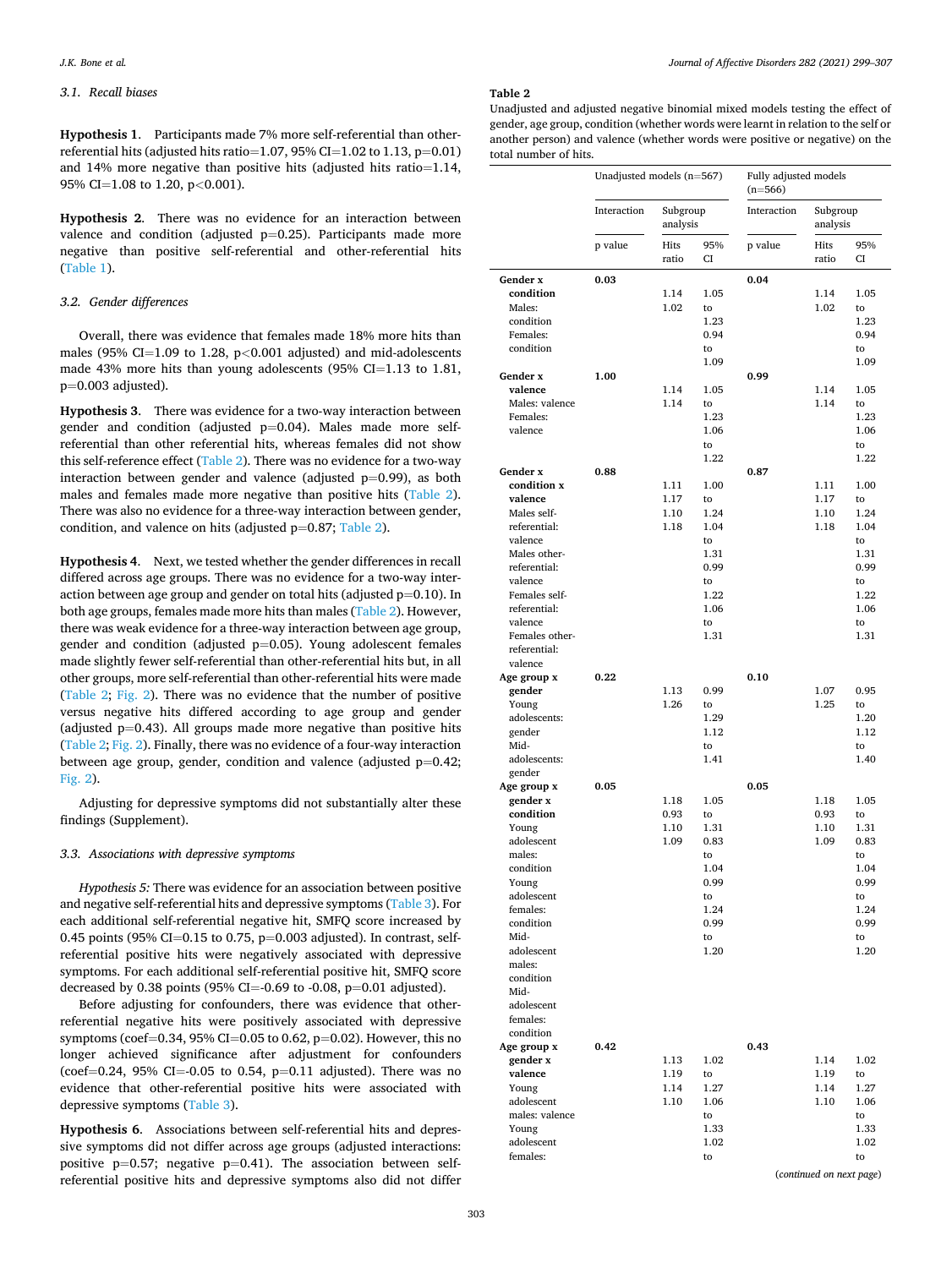#### **Table 2** (*continued* )

|                                                                                                                         | Unadjusted models (n=567) |                      |                            | Fully adjusted models<br>$(n=566)$ |               |                            |                      |  |
|-------------------------------------------------------------------------------------------------------------------------|---------------------------|----------------------|----------------------------|------------------------------------|---------------|----------------------------|----------------------|--|
|                                                                                                                         | Interaction               | Subgroup<br>analysis |                            |                                    |               | Interaction                | Subgroup<br>analysis |  |
|                                                                                                                         | p value                   | Hits<br>ratio        | 95%<br>СI                  | p value                            | Hits<br>ratio | 95%<br><b>CI</b>           |                      |  |
| valence<br>Mid-<br>adolescent<br>males: valence<br>Mid-<br>adolescent<br>females:<br>valence<br>Age group x<br>gender x | 0.43                      |                      | 1.28<br>0.99<br>to<br>1.21 | 0.42                               |               | 1.28<br>0.99<br>to<br>1.21 |                      |  |
| condition x<br>valence                                                                                                  |                           |                      |                            |                                    |               |                            |                      |  |

*Note.* All models adjusted for condition and valence. Fully adjusted models also adjusted for continuous age within each age group, school, testing group size, non-verbal IQ score, and positive and negative false alarms. For gender, male was the reference group. For condition, other-referential was the reference group. For valence, positive was the reference group.

according to gender (adjusted interaction  $p=0.47$ ). However, the association between self-referential negative hits and depressive symptoms was larger in females (adjusted coef=0.85, 95% CI=0.36 to 1.34) than in males (adjusted coef=0.27, 95% CI=-0.13 to 0.67). There was weak evidence for this interaction (adjusted  $p=0.04$ ). This gender difference in the association between self-referential negative hits and depressive symptoms was present across age groups. There was no evidence for three-way interactions between age group, gender and self-referential hits on depressive symptoms (adjusted: positive p=0.52; negative  $p=0.30$ ).

#### **4. Discussion**

Following a social evaluation learning task, adolescents were asked to recall this self-referential and other-referential social evaluation. Consistent with our first hypothesis, most adolescents better recalled self-referential than other-referential words, demonstrating a selfreferential bias. However, young adolescent girls (11-12 years) recalled fewer self-referential than other-referential words, which was unexpected. We hypothesised that adolescents' self-referential bias would be positive, with better recall of self-referential positive than selfreferential negative words (hypothesis 2). However, adolescents recalled more negative than positive words in both self-referential and otherreferential conditions. Although we expected girls to demonstrate more negative self-referential recall biases than boys (hypothesis 3), we found no other evidence for gender differences in recall in either age group (hypothesis 4).

As predicted in hypothesis 5, more severe depressive symptoms were associated with a decrease in self-referential positive recall and an increase in self-referential negative recall. These associations were similar across early and mid-adolescence, as outlined in hypothesis 6. However, contrary to hypothesis 6, the association between self-referential negative recall and depressive symptoms was more pronounced in girls than boys.

We found evidence of enhanced memory for self-referential information, as previously shown in children [\(Cunningham et al., 2014](#page-7-0)) and adults ([Symons and Johnson, 1997](#page-8-0)). It is unclear why this self-reference effect was not present in young adolescent girls. It is possible that this group found social evaluation about others more salient or paid more attention to other-referential evaluation, and thus better remembered other-referential words, compared to other adolescents. However, we do not have any evidence to support this explanation.

In contrast to previous studies with healthy adults [\(Denny and Hunt,](#page-7-0)  [1992;](#page-7-0) [Sanz, 1996](#page-8-0); [Sedikides and Green, 2000](#page-8-0)) and adolescents [\(Auer](#page-7-0)[bach et al., 2016](#page-7-0); [Cole et al., 2014](#page-7-0); [Connolly et al., 2016;](#page-7-0) [Dainer-Best](#page-7-0)  [et al., 2018; Fattahi Asl et al., 2015](#page-7-0); [Hammen and Zupan, 1984; Kuiper](#page-8-0)  [and MacDonald, 1982;](#page-8-0) [Prieto et al., 1992;](#page-8-0) [Taylor and Ingram, 1999](#page-8-0); [Timbremont and Braet, 2004\)](#page-8-0), we did not find evidence for positively biased self-referential recall. Adolescents recalled more negative than positive words in all conditions. This may be because self-evaluations become more negative and self-esteem declines during adolescence ([Robins and Trzesniewski, 2005; van der Aar et al., 2018](#page-8-0)). However, this would account for biases only in *self*-referential recall. The generalisation of this negative bias to other-referential recall could be due to our encoding task. Words were viewed as social evaluation, which may make negative words more salient and boost memory, regardless of whether words refer to the self or others. Consistent with this explanation, another study using a social evaluative encoding task (participants imagined overhearing others describing them) also found that adolescents remembered more negative than positive words ([Holt et al., 2016](#page-8-0)).

Contrary to our hypotheses, we did not find a gender difference in negative recall biases. We have previously proposed that gender inequality may cause girls to have more negative self-schema, which could lead to more negative recall biases [\(Bone et al., 2020](#page-7-0)). It is possible that girls have more negative self-schema in adolescence, but this was not captured by performance on our surprise recall task. However, the only previous study of gender differences in recall biases during adolescence found evidence that girls had more positive recall than boys, and there were no gender differences in negative recall ([McArthur et al., 2019](#page-8-0)). This is opposite to the gender difference that we proposed. Therefore, despite the evidence for an association between negative recall biases and depressive symptoms, and more severe depressive symptoms in girls than boys, girls may not have more negative recall biases during adolescence. We did find some evidence that the association between self-referential negative recall and depressive symptoms was stronger in girls than boys across age groups. This was unexpected as we anticipated that recall would be similarly associated with depressive symptoms across genders. If self-referential negative recall is a risk factor for depressive symptoms, it may be more important for girls.

Both increased negative and reduced positive self-referential recall were associated with depressive symptoms, as found in some previous studies [\(Fattahi Asl et al., 2015](#page-7-0); [Speed et al., 2016](#page-8-0)). This finding differs to a recent review, which did not find consistent evidence for memory biases in adolescent depression ([Platt et al., 2017\)](#page-8-0). This could be because previous studies have generally assessed the proportion of words previously endorsed as self-referential that are recalled. Testing recall of social evaluation may provide a more nuanced measure of memory biases.

In this study, effect estimates and confidence intervals for the associations between self-referential positive hits and depressive symptoms were clearly different from the corresponding association with otherreferential positive hits, potentially suggesting a specific role of poorer self-referential positive recall in vulnerability to depressive symptoms. It is less clear whether there is a specific role of self-referential negative recall. In unadjusted analyses, self-referential and other-referential negative hits were associated with depressive symptoms. After adjusting for confounders, evidence for the association between otherreferential negative hits and depressive symptoms was attenuated, but the coefficient and confidence interval were not clearly different from those for the corresponding association with self-referential negative hits. We cannot rule out that the association between self-referential negative hits and depressive symptoms reflects a general negative bias. However, self-referential negative recall was most strongly associated with depressive symptom severity, as previously found [\(Dai](#page-7-0)[ner-Best et al., 2018\)](#page-7-0).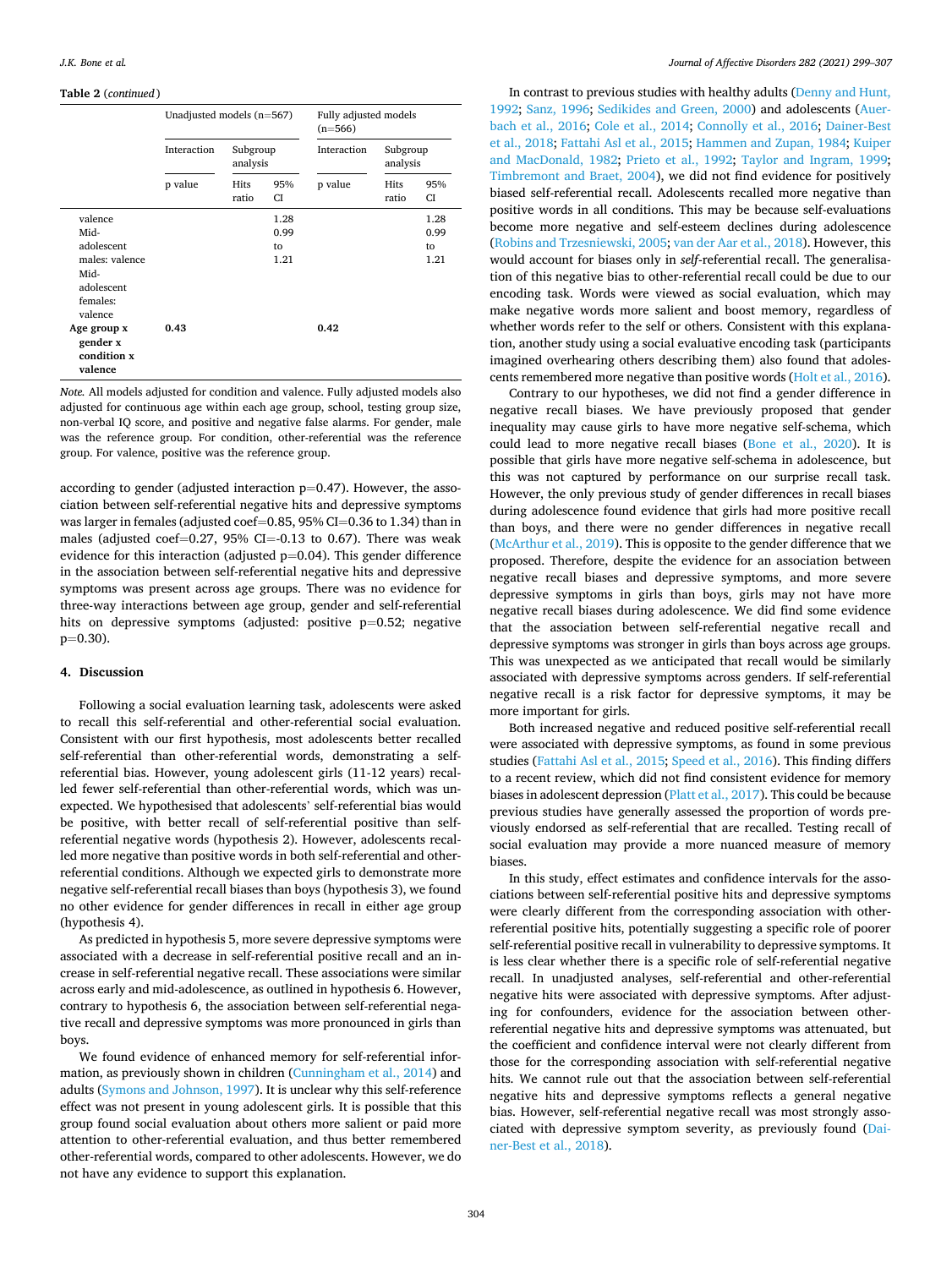<span id="page-6-0"></span>

**Fig. 2.** A) Mean hits according showing three-way interaction between age group, gender, and word condition (self-referential or other-referential). B) Mean hits showing three-way interaction between age group, gender, and word valence (positive or negative). C) Mean hits showing four-way interaction between age group, gender, condition and valence. All plotted using raw data.

**Table 3** 

Change in depressive symptoms (SMFQ score) for each additional self-referential positive, self-referential negative, other-referential positive, and otherreferential negative hit.

|                        | Model 1: unadjusted $(n=578)$ |                    |         | Model 2: fully adjusted $(n=566)$ |                    |         |  |  |  |
|------------------------|-------------------------------|--------------------|---------|-----------------------------------|--------------------|---------|--|--|--|
|                        | Coef                          | 95% CI             | p value | Coef                              | 95% CI             | p value |  |  |  |
|                        | Self-referential hits         |                    |         |                                   |                    |         |  |  |  |
| Positive               | $-0.34$                       | $-0.63$ to $-0.04$ | 0.02    | $-0.38$                           | $-0.69$ to $-0.08$ | 0.01    |  |  |  |
| Negative               | 0.47                          | $0.17$ to $0.76$   | 0.002   | 0.45                              | $0.15$ to $0.75$   | 0.003   |  |  |  |
| Other-referential hits |                               |                    |         |                                   |                    |         |  |  |  |
| Positive               | 0.10                          | $-0.23$ to $0.41$  | 0.57    | 0.04                              | $-0.28$ to $0.37$  | 0.79    |  |  |  |
| Negative               | 0.34                          | $0.05$ to $0.62$   | 0.02    | 0.24                              | $-0.05$ to 0.54    | 0.11    |  |  |  |

*Note.* Both models included all four types of hits as independent variables. Model 2 was adjusted for age group, gender, continuous age within each age group, school, testing group size, non-verbal IQ score, and positive and negative false alarms.

#### *4.1. Strengths and limitations*

We aimed to test whether gender differences in recall bias were associated with depressive symptoms in adolescence. Our sample was population-based and included the full range of depressive symptoms (from none to severe), which we analysed continuously. This should have increased our statistical power to detect any associations between recall bias and depressive symptoms ([Button et al., 2013](#page-7-0)), although this study may have been underpowered for testing three- and four-way interactions. The sample was recruited from eight diverse schools, making it more representative than many previous studies. We used a novel recall task, allowing us to differentiate self-referential and other-referential recall bias.

However, this recall task had some limitations. Its reliability and validity are unknown, although tasks assessing memory and emotional biases are generally reliable [\(Bland et al., 2016](#page-7-0)). The nature of the encoding task may have influenced recall. Traditional tasks measure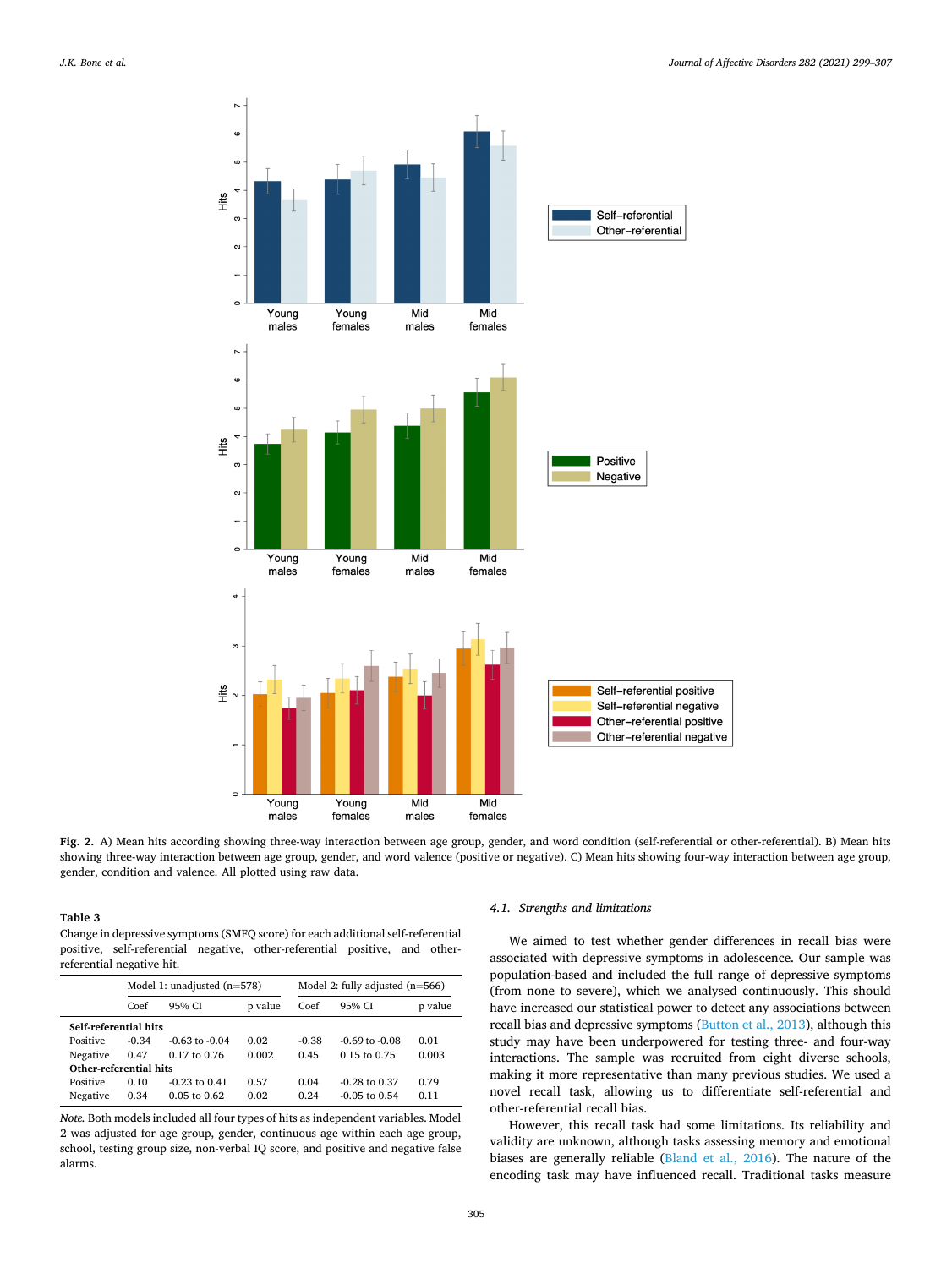<span id="page-7-0"></span>recall of words describing how participants see themselves, rather than how another individual sees them. Whilst information consistent with the self-concept was probably preferentially recalled, words incongruent with the self-concept may have been more memorable. Adolescents with more depressive symptoms could have been differentially affected by the idea of someone liking or disliking them, altering reactions to the words, and influencing recall.

The poor parental consent rates in several schools was a limitation. Selection bias may have occurred, as participants had higher non-verbal IQ and better recall in schools with low parental consent. However, 76% of the sample were from schools with high consent. We do not think that the factors influencing selection bias would alter associations between recall bias and depressive symptoms. Opt-out consent was used to recruit nearly half of our sample, which should also have reduced selection bias.

Although we adjusted for several potential confounders, residual confounding is also possible. For subsamples with information available on additional confounders (59% of participants) and pubertal stage (20% of participants), adjusting for these potential confounders did not alter the evidence for any associations (Supplement). However, in these subsamples, there was no evidence for associations between selfreferential positive hits and depressive symptoms. Nevertheless, the effect estimates were similar to the coefficients, and within the confidence intervals, from the primary analyses with the whole sample. The lack of evidence could be due to the reduced sample size or selection bias in participants with data on these potential confounders.

As this was a cross-sectional study, we cannot provide evidence of a causal effect of recall bias on depressive symptoms, as proposed by cognitive models of depression ([Roiser and Sahakian, 2017](#page-8-0)). Our findings are consistent with such models. However, it is equally possible that changes in depressive symptoms cause changes in recall biases (reverse causality), or that the association is bidirectional. Longitudinal data is required to test the hypothesis that negatively biased recall leads to increased depressive symptoms.

Consistent with contemporary cognitive models of depression (Beck, 2008; [Roiser and Sahakian, 2017\)](#page-8-0), adolescents who had more self-referential negative and less self-referential positive recall had more severe depressive symptoms. There was no evidence for gender or age differences in these recall biases, although there was some evidence that the association with self-referential negative recall was stronger in girls. The association between recall biases and depressive symptoms was similar across early and mid-adolescence, despite the increase in depressive symptoms in older adolescents. Negatively biased self-referential recall may lead to more negative memories of social interactions and more negative self-concepts, encouraging social withdrawal and increasing depressive symptoms. Negative self-referential bias may be a risk factor for the emergence of depressive symptoms during adolescence and is a good candidate for future longitudinal studies.

#### **Author contributions**

JKB was responsible for the original study proposal and securing funding, with input from GeL, JR, SJB, and GlL. JKB had overall responsibility for the study management, data collection, analyses, and drafting of the manuscript. GeL, JR, SJB, and GlL assisted with study planning, management, planning and interpreting analyses, and writing of this manuscript. All authors contributed to, and approved, the final manuscript.

### **Funding**

This work was supported by an Economic and Social Research Council PhD studentship awarded to JKB. The funder had no role in study design, the collection, analysis and interpretation of data, writing of the report, or the decision to submit the article for publication.

## **Declaration of Competing Interest**

JKB, GeL, SJB and GlL report no financial interests or potential conflicts of interest. JPR has acted as a paid consultant for Cambridge Cognition Ltd, Takeda Ltd and GE Healthcare within the last three years, none of which was related to this research.

#### **Acknowledgements**

We would like to thank the participants who took part in the study, and the schools and teachers for their help with recruitment. We also thank the students and researchers who assisted with data collection.

## **Supplementary materials**

Supplementary material associated with this article can be found, in the online version, at doi:[10.1016/j.jad.2020.12.133](https://doi.org/10.1016/j.jad.2020.12.133).

#### **References**

- Alloy, L.B., Black, S.K., Young, M.E., Goldstein, K.E., Shapero, B.G., Stange, J.P., Boccia, A.S., Matt, L.M., Boland, E.M., Moore, L.C., Abramson, L.Y., 2012. Cognitive vulnerabilities and depression versus other psychopathology symptoms and diagnoses in early adolescence. J. Clin. Child Adolesc. Psychol. 41, 539–560. [https://](https://doi.org/10.1080/15374416.2012.703123)  [doi.org/10.1080/15374416.2012.703123](https://doi.org/10.1080/15374416.2012.703123).
- [Angold, A., Costello, E.J., Messer, S.C., Pickles, A., 1995. Development of a short](http://refhub.elsevier.com/S0165-0327(20)33223-7/sbref0002) [questionnaire for use in epidemiological studies of depression in children and](http://refhub.elsevier.com/S0165-0327(20)33223-7/sbref0002) [adolescents. Int. J. Methods Psychiatry Res. 5, 237](http://refhub.elsevier.com/S0165-0327(20)33223-7/sbref0002)–249.
- [Asarnow, L.D., Thompson, R.J., Joormann, J., Gotlib, I.H., 2014. Children at risk for](http://refhub.elsevier.com/S0165-0327(20)33223-7/sbref0003) [depression: memory biases, self-schemas, and genotypic variation. J. Affect. Disord.](http://refhub.elsevier.com/S0165-0327(20)33223-7/sbref0003)  [159, 66](http://refhub.elsevier.com/S0165-0327(20)33223-7/sbref0003)–72.
- Auerbach, R.P., Bondy, E., Stanton, C.H., Webb, C.A., Shankman, S.A., Pizzagalli, D.A., 2016. Self-referential processing in adolescents: stability of behavioral and ERP markers. Psychophysiology 53, 1398–1406. <https://doi.org/10.1111/psyp.12686>.
- Beck, A.T., 2008. The evolution of the cognitive model of depression and its neurobiological correlates. Am. J. Psychiatry 165, 969–977. [https://doi.org/](https://doi.org/10.1176/appi.ajp.2008.08050721)  [10.1176/appi.ajp.2008.08050721](https://doi.org/10.1176/appi.ajp.2008.08050721).
- [Beck, A.T., 1979. Cognitive Therapy of Depression. Guilford press, New York, NY](http://refhub.elsevier.com/S0165-0327(20)33223-7/sbref0006). Bilker, W.B., Hansen, J.A., Brensinger, C.M., Richard, J., Gur, R.E., Gur, R.C., 2012. Development of abbreviated nine-item forms of the Raven's standard progressive matrices test. Assessment 19, 354–369. [https://doi.org/10.1177/](https://doi.org/10.1177/1073191112446655) [1073191112446655.](https://doi.org/10.1177/1073191112446655)
- [Bland, A.R., Roiser, J.P., Mehta, M.A., Schei, T., Boland, H., Campbell-Meiklejohn, D.K.,](http://refhub.elsevier.com/S0165-0327(20)33223-7/sbref0008)  Emsley, R.A., Munafò, [M.R., Penton-Voak, I.S., Seara-Cardoso, A., Viding, E.,](http://refhub.elsevier.com/S0165-0327(20)33223-7/sbref0008) [Voon, V., Sahakian, B.J., Robbins, T.W., Elliott, R., 2016. EMOTICOM: a](http://refhub.elsevier.com/S0165-0327(20)33223-7/sbref0008)  [neuropsychological test battery to evaluate emotion, motivation, impulsivity, and](http://refhub.elsevier.com/S0165-0327(20)33223-7/sbref0008) [social cognition. Front. Behav. Neurosci. 10, 1](http://refhub.elsevier.com/S0165-0327(20)33223-7/sbref0008)–17.
- [Bone, J.K., Lewis, Gemma, Lewis, Glyn, 2020. The role of gender inequalities in](http://refhub.elsevier.com/S0165-0327(20)33223-7/sbref0009) [adolescent depression. Lancet Psychiatry 7, 471](http://refhub.elsevier.com/S0165-0327(20)33223-7/sbref0009)–472.
- Brysbaert, M., New, B., 2009. Moving beyond Kučera and Francis: a critical evaluation of current word frequency norms and the introduction of a new and improved word frequency measure for American English. Behav. Res. Methods 41, 977–990. [https://](https://doi.org/10.3758/BRM.41.4.977)  [doi.org/10.3758/BRM.41.4.977.](https://doi.org/10.3758/BRM.41.4.977)
- Button, K.S., Ioannidis, J.P.A., Mokrysz, C., Nosek, B.A., Flint, J., Robinson, E.S.J., Munafo, M.R., 2013. Confidence and precision increase with high statistical power. Nat. Rev. Neurosci. 14, 585.<https://doi.org/10.1038/nrn3475>.
- Button, K.S., Kounali, D.Z., Stapinski, L., Rapee, R.M., Lewis, G., Munafò, M.R., 2015. Fear of negative evaluation biases social evaluation inference: Evidence from a probabilistic learning task. PLoS One 10, 1–15. [https://doi.org/10.1371/journal.](https://doi.org/10.1371/journal.pone.0119456)  [pone.0119456](https://doi.org/10.1371/journal.pone.0119456).
- Cole, D.A., Dukewich, T.L., Roeder, K., Sinclair, K.R., McMillan, J., Will, E., Bilsky, S.A., Martin, N.C., Felton, J.W., 2014. Linking peer victimization to the development of depressive self-schemas in children and adolescents. J. Abnorm. Child Psychol. 42, 149–160. <https://doi.org/10.1007/s10802-013-9769-1>.
- Connolly, S.L., Abramson, L.Y., Alloy, L.B., 2016. Information processing biases concurrently and prospectively predict depressive symptoms in adolescents: Evidence from a self-referent encoding task. Cogn. Emot. 30, 550–560. [https://doi.](https://doi.org/10.1080/02699931.2015.1010488)  [org/10.1080/02699931.2015.1010488](https://doi.org/10.1080/02699931.2015.1010488).
- Cunningham, S.J., Brebner, J.L., Quinn, F., Turk, D.J., 2014. The self-reference effect on memory in early childhood. Child Dev. 85, 808–823. [https://doi.org/10.1111/](https://doi.org/10.1111/cdev.12144)  [cdev.12144](https://doi.org/10.1111/cdev.12144).
- Dainer-Best, J., Lee, H.Y., Shumake, J.D., Yeager, D.S., Beevers, C.G., 2018. Determining optimal parameters of the self-referent encoding task: a large-scale examination of self-referent cognition and depression. Psychol. Assess. 30, 1527–1540. [https://doi.](https://doi.org/10.1037/pas0000602)  [org/10.1037/pas0000602.](https://doi.org/10.1037/pas0000602)
- Denny, E.B., Hunt, R.R., 1992. Affective valence and memory in depression: dissociation of recall and fragment completion. J. Abnorm. Psychol. 101, 575–580. [https://doi.](https://doi.org/10.1037/0021-843X.101.3.575) [org/10.1037/0021-843X.101.3.575](https://doi.org/10.1037/0021-843X.101.3.575).
- Fattahi Asl, A., Ghanizadeh, A., Mollazade, J., Aflakseir, A., 2015. Differences of biased recall memory for emotional information among children and adolescents of